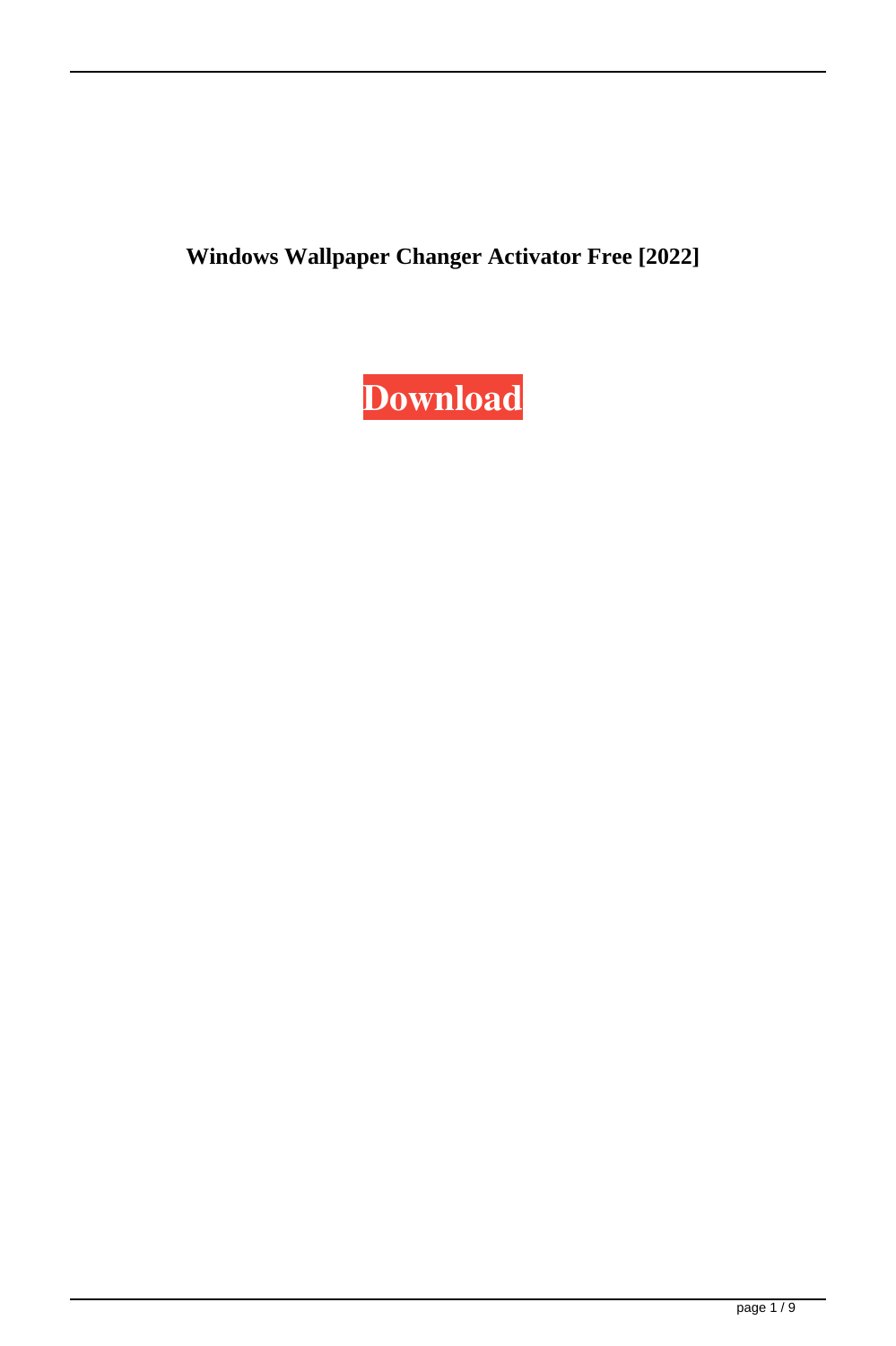## **Windows Wallpaper Changer Crack+ Free [Latest] 2022**

Windows Wallpaper Changer is a useful tool that allows you to customize the desktop wallpaper of Windows XP, Windows 7 and Windows 8. It can change desktop background according to your requirements. Windows Wallpaper Changer has powerful options such as: selecting folders, autodetecting, timer mode, effect mode and many more. There is no user manual included, but in most cases, the program will show you the instructions by describing the main features and screenshots. It's a great way to change the background wallpaper of your computer. Windows Wallpaper Changer comes with a very friendly and userfriendly interface, so you don't need any technical background to start using it. Features: \* Change Desktop Wallpaper with ease \* User-friendly interface \* Autodetects wallpaper folders \* Make Wallpaper change according to your choice \* Powerful options \* Ability to be run as a Windows Service \* Change Wallpaper Automaticly (according to your choice) \* Ability to monitor the background wallpaper process \* Save Wallpaper image as JPG, PNG, GIF, BMP, or PSD file. Animate Wallpaper is the best app for those of you who want to make cool wallpapers for your computer or phone. With this app you can easily create beautiful animations, GIFs, flipbooks and other 3Danimations using the wonderful selection of a wide range of beautifully-designed wallpapers. What's the secret of creating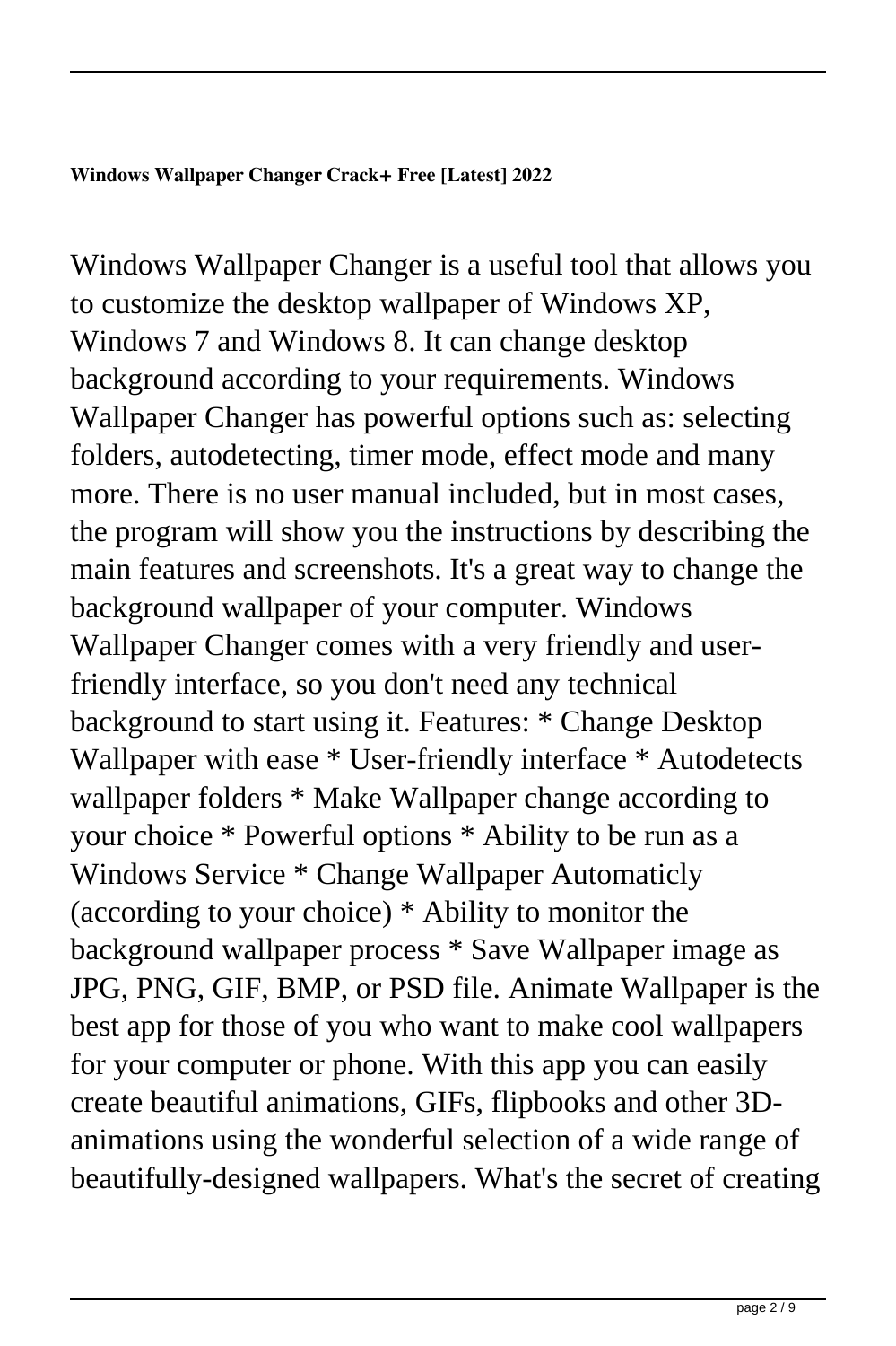the gorgeous wallpapers with this app? Every single wallpaper you've ever seen is included in it. When you have downloaded the package, you will be able to create an animated or static wallpaper, but the coolest thing is that you can also use any image as a base. Just pick a photo, add some special effects to it and you are ready to go. Animate Wallpaper is completely free, no in-app purchases. So you can download the app and enjoy the cool wallpapers whenever you want, without any restrictions. It's a perfect app for every phone, tablet, PC, and laptop. And there are some skins to be found, too. The Pops! App is a fun and easy to use tool that makes it easy to create your own animated GIFs, wallpapers and flipbooks. Pops! does all the work for you, so all you have to do is simply select the images you want to use and set the length of time you want the animation to run for.

## **Windows Wallpaper Changer Product Key**

\* Convenient and effective way to set desktop wallpaper, with "live" preview support. \* Your Wallpaper will be saved after exit. \* Allows you to change wallpaper without rebooting your PC. \* Free version allows to change wallpaper only once a day. \* Wallpaper can be changed quickly via a convenient Widget. \* Wallpaper can be added/removed using the File Browser. \* Wallpaper can be saved to the Desktop. \* Wallpaper can be previewed within the main window before being applied. \* Wallpaper can be set to a custom resolution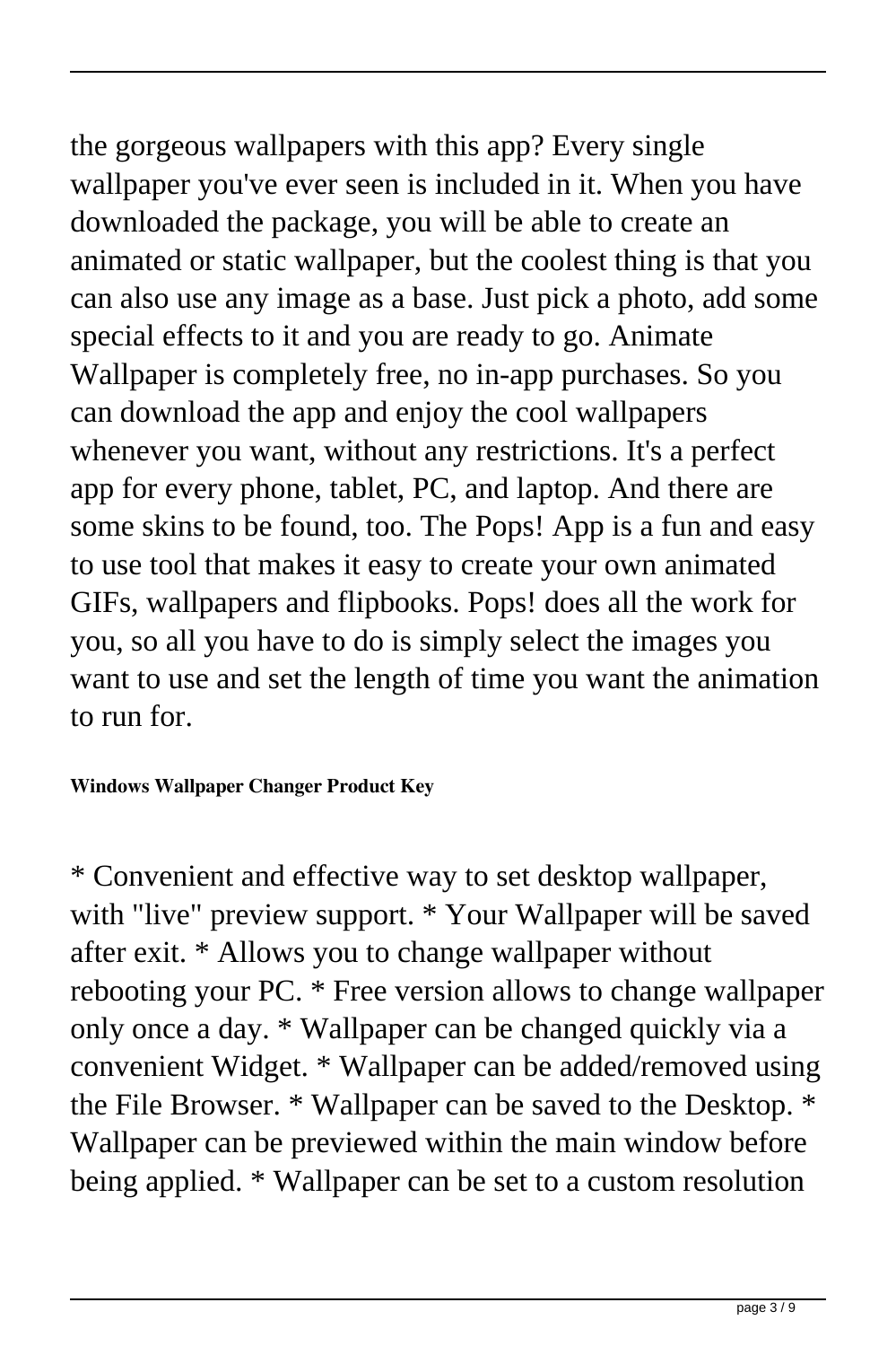## (800x600, 1024x768, 1280x1024, 1920x1200). \* Wallpaper file can be imported from an external source. \* Wallpaper can be added/removed to/from the Wallpaper folder. \* Wallpaper can be set to "Active" / "Inactive". \* Wallpaper settings can be stored in the "Settings.ini" file. \* Wallpaper file can be

renamed. \* Wallpaper can be exported as a GIF/JPG/BMP/PNG. \* Wallpaper can be previewed within the main window, while being set. \* Wallpaper can be set by mouse-click. \* Wallpaper can be added/removed to/from the Wallpaper folder. \* Wallpaper can be set to "Active" / "Inactive". \* Wallpaper settings can be exported. \* Wallpaper setting can be stored in the "Settings.ini" file. \* Wallpaper can be exported as a GIF/JPG/BMP/PNG. Window Color Changer is a simple and easy-to-use utility designed to let users change the color and window theme of the windows on their system. The software is simple to use, requiring just a few steps to perform window theme changes. In the main window, users will need to select one of the themes available, then choose the colors and effect levels for each theme, as well as a preview thumbnail of the selected theme. Next, users will need to select the color for each window in the system, such as toolbars, or for the taskbar, to have the windows match the desktop theme. On the other hand, they can change the window colors of application windows, and change between multiple themes, and also decide the appearance of Windows 7 desktop. When all is done, the software will ask to 1d6a3396d6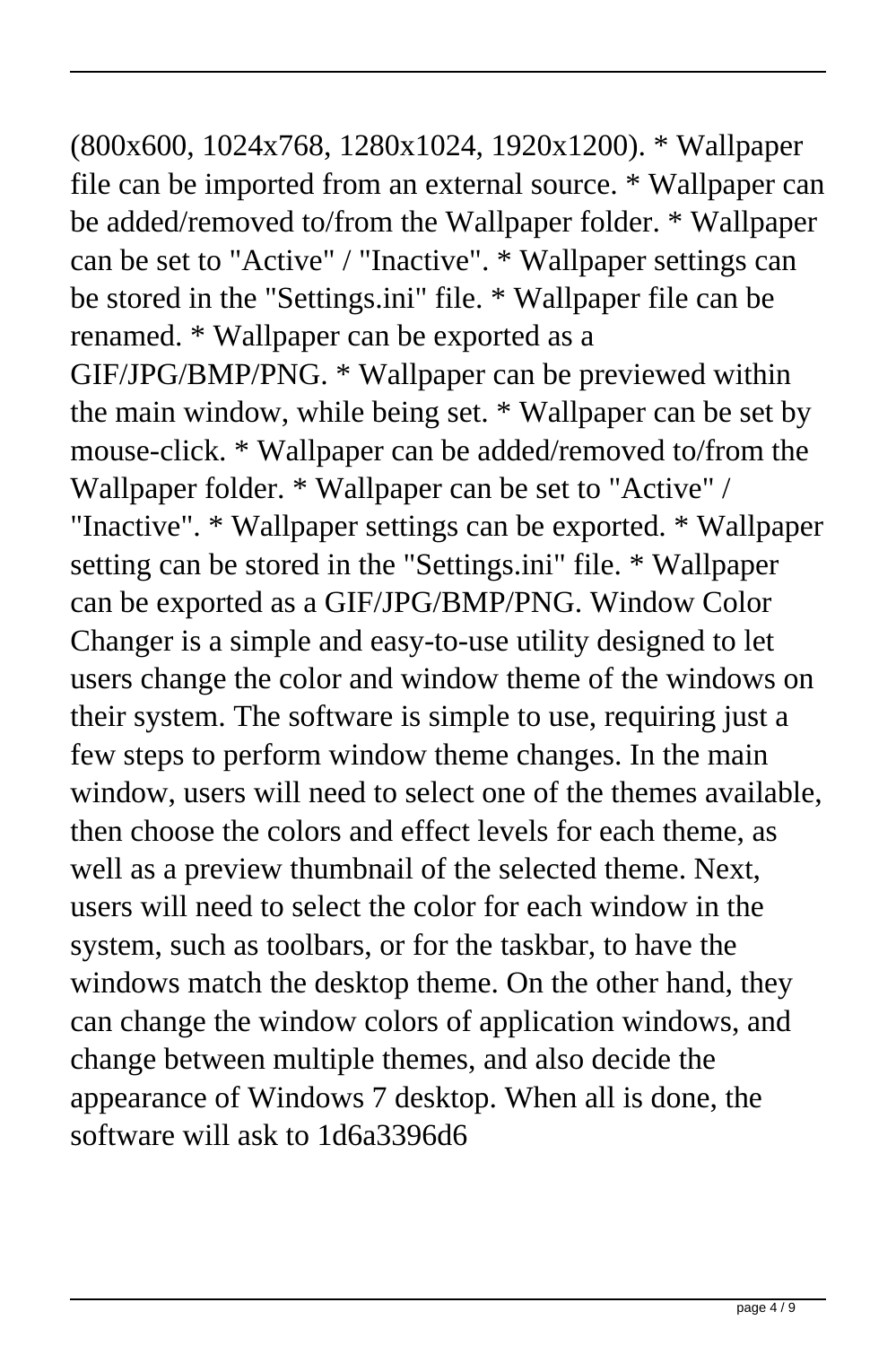Windows Wallpaper Changer is a simple and fast application designed to help people replace their desktop wallpaper with one of their choice. The application runs on Windows XP, Windows Vista and Windows 7, and is packed with a few settings that can be modified by everyone, even if you have no previous experience with computer software. Since there is no setup pack included, you can drop the executable file to any location on the hard disk, and just click it to run. It is also possible to save Windows Wallpaper Changer to a USB flash drive or similar storage unit, in order to run it on any machine with minimum effort and without prior installers. What's more, the app does not add new entries to the Windows registry, nor create files on the HDD, leaving it clean after removal. The interface is represented by a regular window with a plain and simple structure, where you can use the file browser to import an image file and apply it as the current wallpaper with the click of a button. It can be previewed within the main frame before doing so. Unfortunately, Windows Wallpaper Changer offers support only for JPG files. We would have liked to see additional support for other file types, such as BMP and PNG. There are no other options provided by the application. There are also no other performance issues to mention. To summarize, Windows Wallpaper Changer is a simple and effective application for desktop wallpaper replacement. We hope that the app will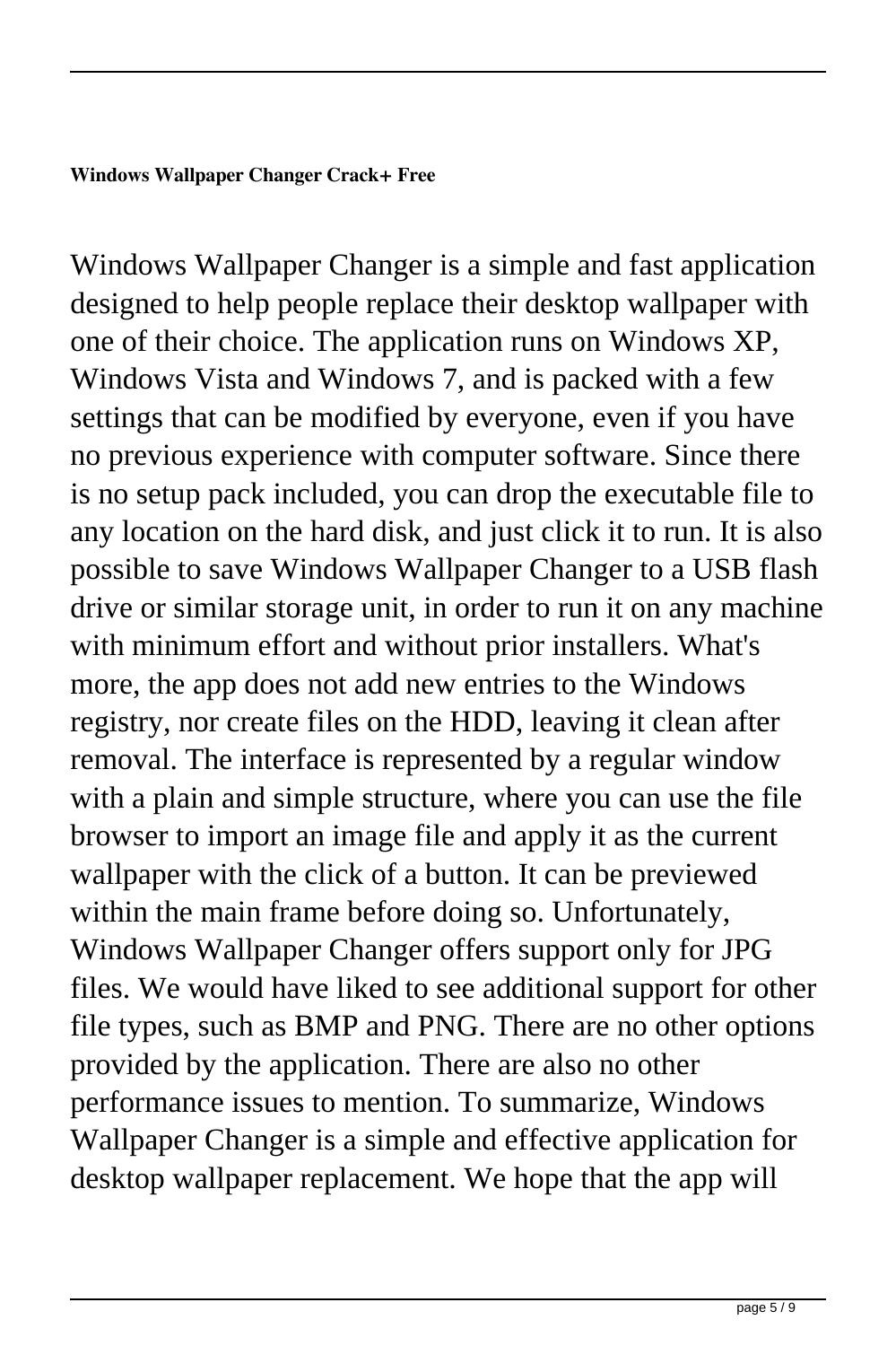make people spend more time in the main Windows frame and less in the taskbar. Note: The app's installer has been optimized for easy use, and the installer is compatible with most languages. We hope that you like our app and will tell us how it is doing. Developed By: Sobre o Software Wallpaper Changer is a very basic app with a simple interface. You can use the desktop as wallpaper by selecting one of the provided images. You will also find some cool wallpapers, so you might want to download them. Este complemento não é para fins comerciais ou de ocrã. A aplicação é gratuita e não pode ser usada como tal. Desenvolvedores e usuários do programa também gostariam de que fosse deixado a liberdade de descobrir o que está escondido em se

## **What's New In?**

Windows Wallpaper Changer is a Java-based application that can automatically cycle through different desktop wallpapers at a regular time interval. It lets you create a list with JPG images, set their on-screen position, show the file path, and auto-rotate them using EXIF information. Install Windows Wallpaper Changer - Java Install Windows Wallpaper Changer - Java Windows Wallpaper Changer is a Java-based application that can automatically cycle through different desktop wallpapers at a regular time interval. It lets you create a list with JPG images, set their on-screen position, show the file path, and auto-rotate them using EXIF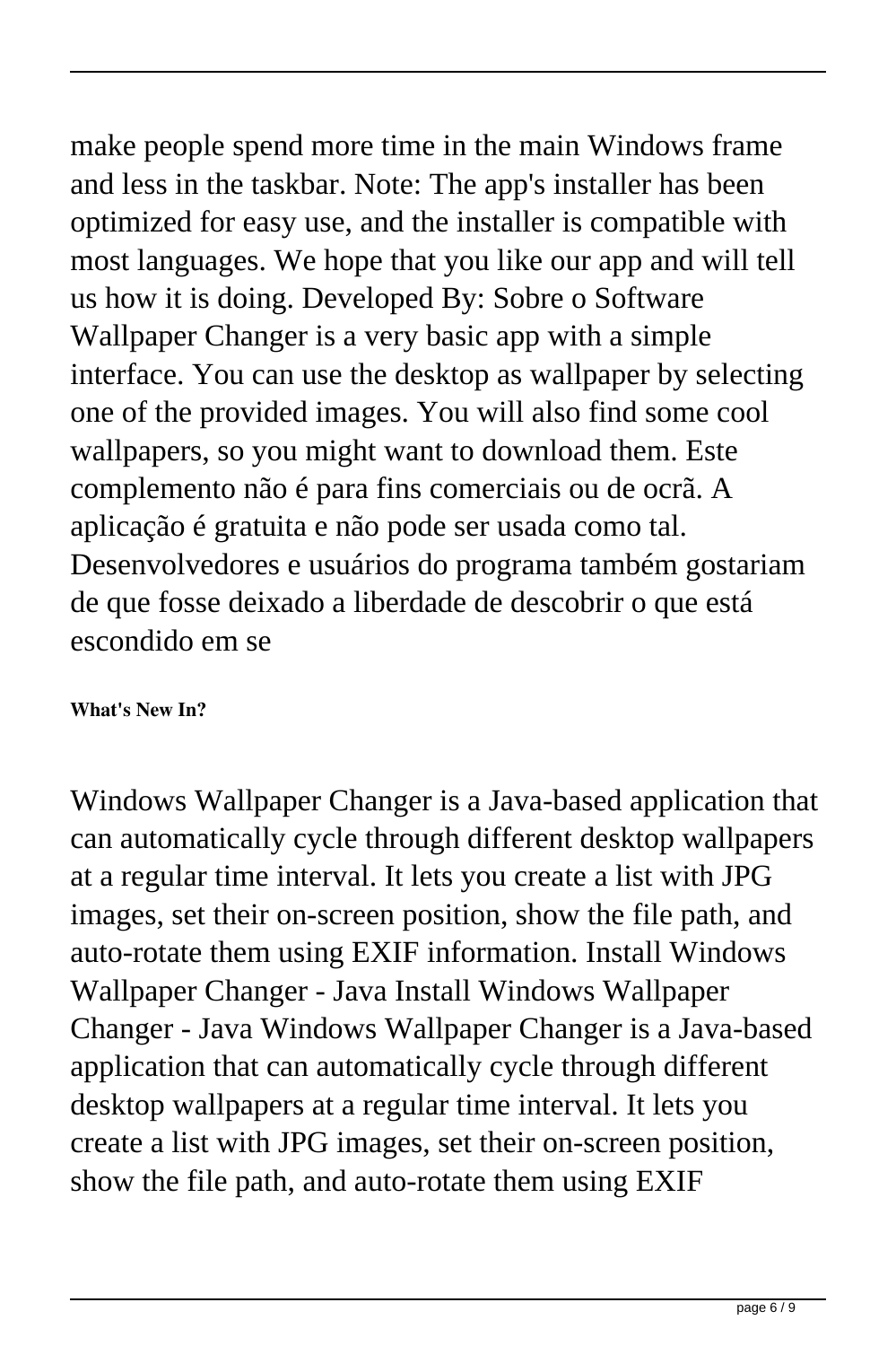information. Installation and interface The setup procedure doesn't take long. Apart from the fact that you must have Java installed, another important aspect is that the tool gets automatically integrated into the Windows startup sequence, so it runs every time you boot the computer. This can be later disabled, though. Once launched, it creates an icon in the systray area and gets sent there on close. This way, it counts down to the next wallpaper change while letting you carry on with your normal PC activity, without any interruptions. You can also manually select the next image from the tray's rightclick menu. Indicate JPG images and set the rotation frequency Windows Wallpaper Changer's configuration panel has a few settings lined up. Aside from adding JPG images to the task list from files or entire directories with numerous items, it's possible to indicate a path filter and set the rotation frequency in minutes or hours, or once at startup. What's more, the program can be instructed to modify the desktop background color, display the current image's full path in any corner of the screen, as well as to automatically rotate images with EXIF data. Lastly, you can remove the app's entry from the Windows autostart sequence. Evaluation and conclusion It worked smoothly in our tests, without triggering the operating system to hang, crash or prompt error messages. Unsurprisingly, it had minimal impact on the computer's performance, thanks to the fact that it required a low amount of CPU and RAM to work properly. To conclude, Windows Wallpaper Changer delivers a simple solution for scheduling automatic wallpaper rotation, and it's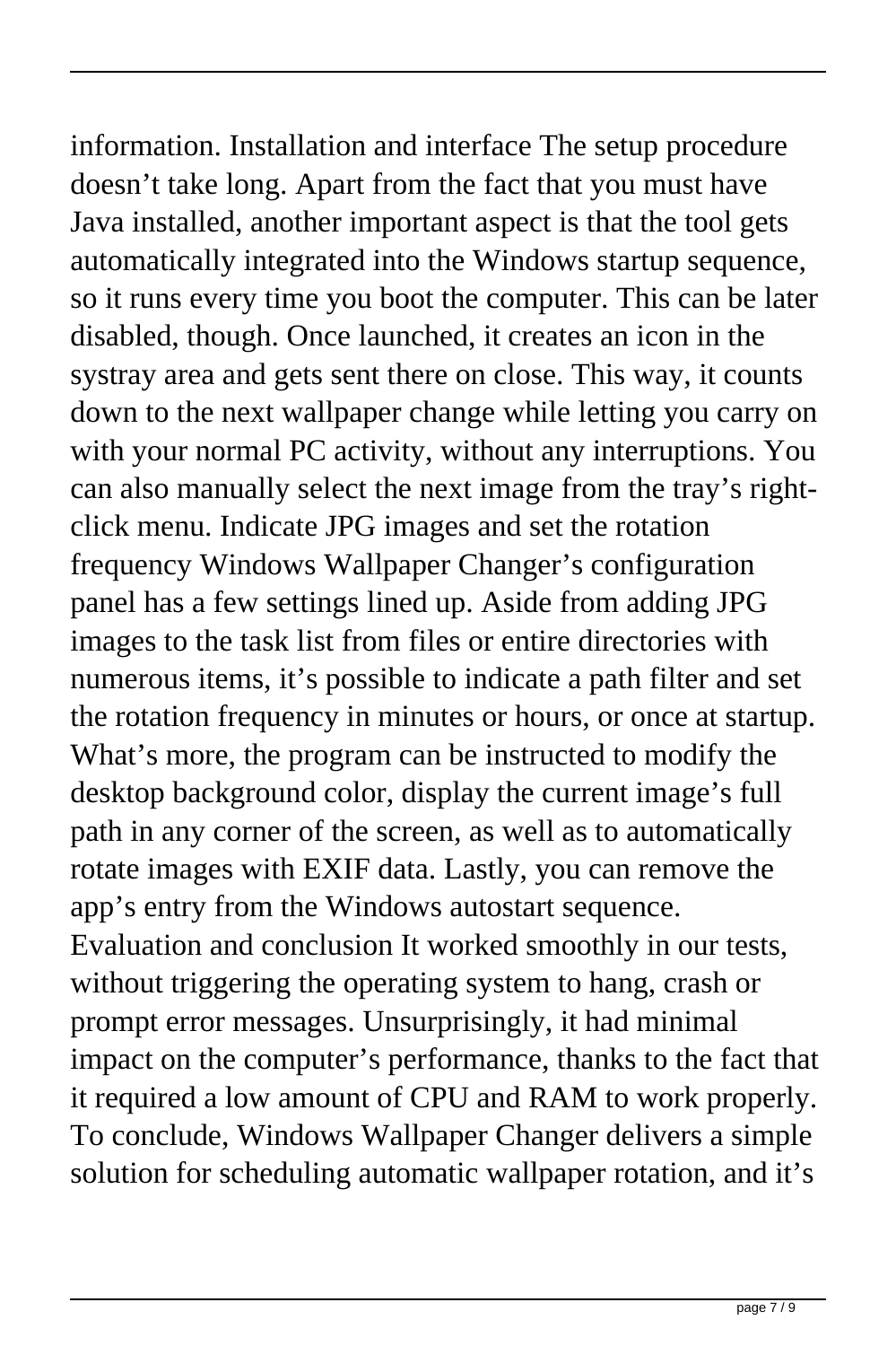especially useful for computers whose Windows edition doesn't have a built-in feature for this. Windows Wallpaper Changer Download Windows 7 Full Version Free Download - Windows 8 Full Version Windows 7 Full Version Free Download - Windows 8 Full Version Windows 7 Full Version Free Download - Windows 8 Full Version Windows 7 Full Version Free Download - Windows 8 Full Version Windows 7 Full Version Free Download - Windows 8 Full Version Windows 7 Full Version Free Download - Windows 8 Full Version Windows 7 Full